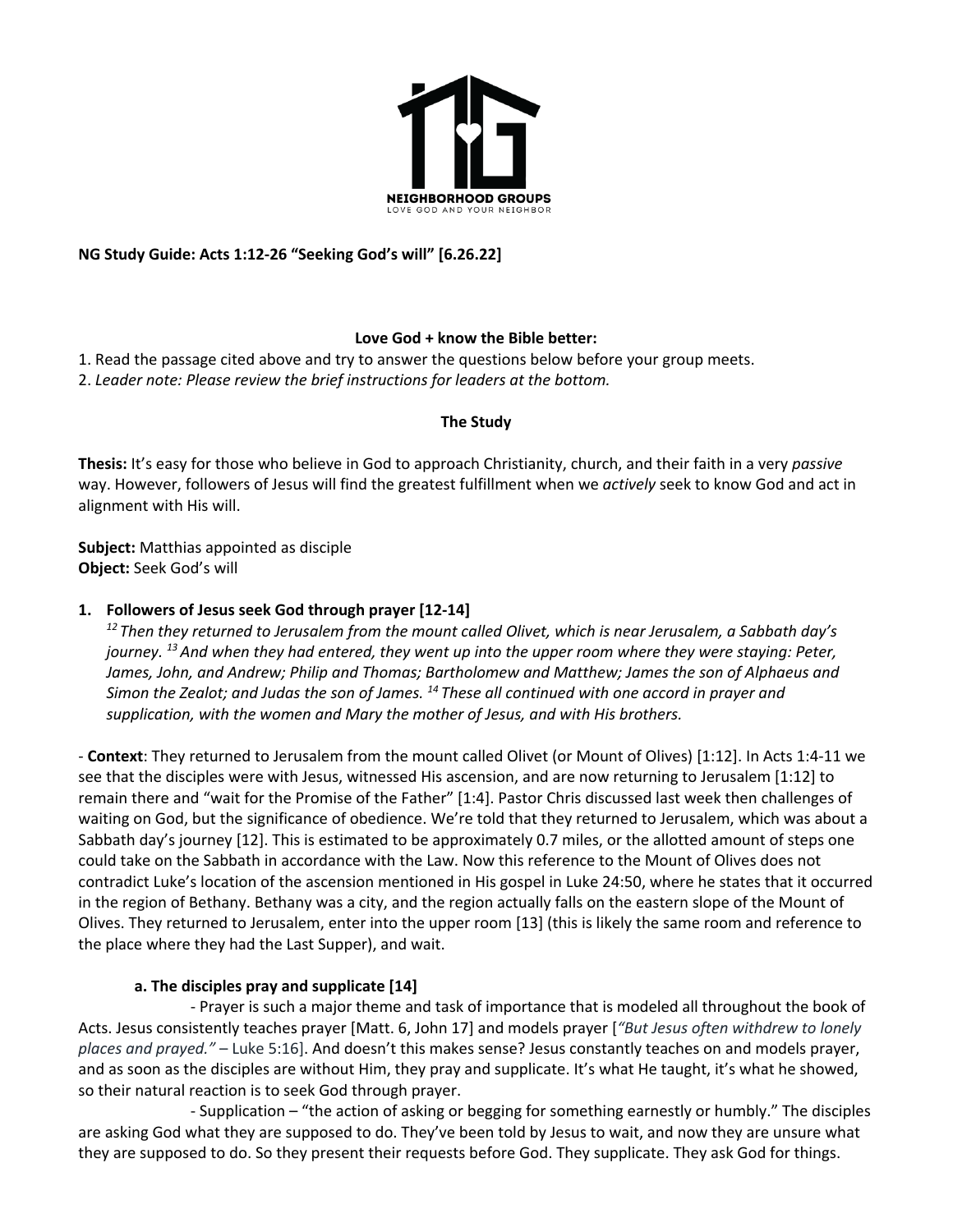### **b. The disciples pray in one accord [14]**

- Prayer seen throughout the book of Acts is frequently modeled in group settings, and is part of the DNA of the Church. They gathered together, and prayer with one another. This was common practice for them. For many of us today the thought of praying out loud together in a group is a very uncomfortable one. Societally speaking, we've individualized and privatized our relationship with God to the extent that many other people don't really know anything about where we are at spiritually. As we see the church on the verge or really taking off, we have to realize that we are part of something that is bigger than ourselves. One of the ways that we grow as followers of Jesus is simply by praying *with one another*. There is this comparison trap that we often find ourselves in: "well I don't have the words all polished and clean like so and so… I don't know what I'm supposed to say out loud... what if I say the wrong things... I don't even know if what I want to pray for is legit..." This is a model for us. I know it seems so basic to say that as followers of Jesus we need to pray, but this should be such an essential part of our Christian life. In the same way that it was the default action for the disciples, it should be the default action in our lives as well. We seek God through prayer. We seek to know God through prayer. We seek better understand God's plan through prayer.

### **2. Followers of Jesus seek God's direction [15-26]**

*<sup>15</sup> And in those days Peter stood up in the midst of the disciples (altogether the number of names was about a hundred and twenty), and said, 16 "Men and brethren, this Scripture had to be fulfilled, which the Holy Spirit spoke before by the mouth of David concerning Judas, who became a guide to those who arrested Jesus; 17 for he was numbered with us and obtained a part in this ministry." <sup>18</sup> (Now this man purchased a field with the wages of iniquity; and falling headlong, he burst open in the middle and all his entrails gushed out. 19 And it became known to all those dwelling in Jerusalem; so that field is called in their own language, Akel Dama, that is, Field of Blood.) <sup>20</sup> "For it is written in the Book of Psalms: 'Let his dwelling place be desolate, And let no one live in it'; and, 'Let another take his office.' <sup>21</sup> "Therefore, of these men who have accompanied us all the time that the Lord Jesus went in and out among us, 22 beginning from the baptism of John to that day when He was taken up from us, one of these must become a witness with us of His resurrection."*

*<sup>23</sup> And they proposed two: Joseph called Barsabas, who was surnamed Justus, and Matthias. 24 And they prayed and said, "You, O Lord, who know the hearts of all, show which of these two You have chosen 25 to take part in this ministry and apostleship from which Judas by transgression fell, that he might go to his own place." 26 And they cast their lots, and the lot fell on Matthias. And he was numbered with the eleven apostles.*

### **a. Peter demonstrates his growth [15]**

The last two times we saw Peter were not his ministry highlights: Peter denies Jesus 3 times [Luke 22:54-62]; Jesus' rebuke and command to follow Him [Jn. 21:15-19]. We see this transformative process in the life and ministry of Peter. Peter has stepped up as a leader of the disciples during this time. With the absence of Jesus, he stands up to address the 120 disciples who were gathered together [15]. It is clear that he was seeking God's will and direction.

As followers of Jesus, we will make mistakes. Paul affirms that [Rom. 7:15], we will not be made perfect until we meet Jesus face to face. However, we cannot allow those mistakes to pull us away from God and His will, but rather motivate us to grow as His disciples by continuing to live obediently. It's so important for us, in our shortcomings and failures, to *seek the will of* God. We cannot allow our failures to hold us back from actively living out what God is calling us. I can assure you that His plan is not for your sin and failures to inhibit you from growing, making an impact, and being used by God for His Kingdom. Romans 8:1 "Therefore there is now no condemnation for those who are in Christ Jesus." We see this transformative restoration in Peter's life, and that is exactly what God desires for you. If we don't grow through our failures, we will always fail to grow.

### **b. Judas sought his own gain [16-19]**

We are told that the gruesome death of Judas [18-19] was the fulfillment of the prophecy given in the book of Psalms [Ps. 69:25]. And we see that the filed was known as the 'Field of Blood' – this is likely in two parts because it was purchased the reward money for the innocent blood of Jesus, but also because it was where the guilty blood of Judas was spilled. There is a bit of understanding that we need to make sense of Matthew 27:3-10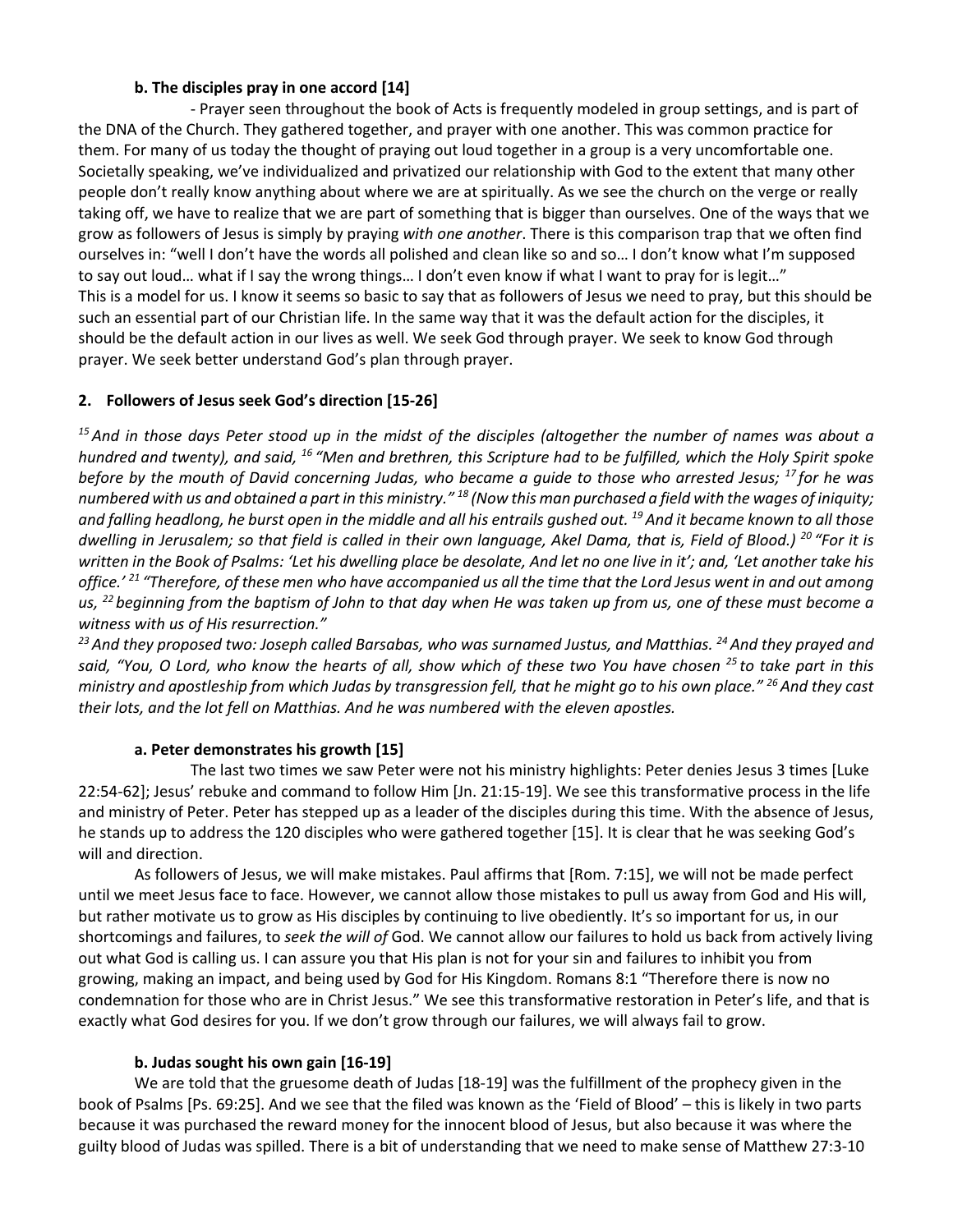and Acts 1:18-19. The field was likely purchased no by Judas, but in Judas' name with the money that he threw on the floor in the temple [Matt. 27:5]. Matthew 27 describes Judas as being hanged, and Acts 1 describes what could have happened to his body after that hanging.

It's clear that Judas in his selfish actions. He had been brought in as one of the 12, and obtained a part in the ministry of Jesus [17]. He became a guide to those who arrested Jesus [16]. He was seeking his own will above the direction and will of God. He lost sight of God's will and pursued his own will. We are unsure if that was a play to get in with the religious elites or it could've been for the financial gain (though it was relatively limited). Either way, he was seeking His own will and desires above the will of God.

#### **c. Matthias is appointed [20-26]**

- The requirement for the replacement disciple was that they were with Jesus from the time he was baptized until the time he was taken up [21-22]. Justus and Matthias were deemed the two most qualified individuals [23]. We are unsure if this was strictly based on their presence throughout the ministry of Jesus or based on their skillset of fulfilling the financial duties that Judas help.

- They then pray again [24]. And syntactically speaking, it appears that as they begin their prayer with "You, O Lord" [24]. This is a prayer to Jesus, not to the Father, and they state that they believe that Jesus has already (past-tense) chosen the  $12<sup>th</sup>$  Disciple. Therefore, they cast lots to try to discern Jesus plan.

- What's important for us to see is that the disciples, with Peter's leadership were seeking the Lord's will and direction, and were striving to be obedient to the Scriptures.

2 positions on the appointing of Matthias:

1. The disciples jumped the gun. They had just been instructed to "wait for the Promise of the Father" [1:4]. Peter appears to have jumped the gun, because they appoint Matthias [1:25] prior to the coming of the Holy Spirit [2:4]. The one who would be of greater value than Jesus Himself [Jn. 16:7], was coming to help them. However, they jumped the gun and appoint Matthias. That is why Matthias is never mentioned again in the New Testament. And God appoints the apostle that He actually wanted them to wait for by sending Jesus to intervene in Saul's life on the road to Damascus. Functionally speaking, Saul/Paul then is established as the 12th apostle and given apostolic authority (or power to perform miracles). He was far more influential and instrumental in the establishment of the Church. Rev. 21:14 states the idea of the New Jerusalem being established on the foundation of the 12 apostles. This view holds that Paul, not Matthias would be included. They shouldn't have selected by casting lots [26] because that was a method of discernment that was used throughout the Old Testament to discern God's will, but wasn't used during the ministry of Christ.

2. The disciples didn't jump the gun, and in obedience and accordance with God's plan laid out in Ps. 109:8, they replaced Judas with Matthias. According to vs. 21-22, they were under the impression that the 12th disciples had to be someone who had witnessed the entirety of Jesus' ministry. So they selected two men, of the 120 that Paul was addressing who had been with them since the baptism of Christ. They cast lots because that was a method of discernment described in the Scriptures to use to decipher God's will [Lv. 16:8, Nu. 26:55, Jon. 1:7-8]. The casting of lots was valued because "the lot is cast into the lap, but every decision is from the Lord" [Pr. 16:33]. These were two equally qualified men, and the Lord had already chosen. (This isn't seen as gambling, sinful, or jumping the gun because this is the last time we see the use of casting lots in the New Testament, meaningful it was no longer necessary after the coming of the Holy Spirit.) There is no rebuke in the Bible that these men acted in contrast to what God was asking them to do.

For those that read and interpret this passage with the understanding that the disciples jumped the gun, it's important for us as followers of Jesus today to hold the understanding that God calls us to wait [1:4] and in the waiting we must seek His will.

For those that read and interpret this passage with the understanding that the disciples acted in accordance with God's will, it's important to understand that they devoted themselves to prayer. They sought God's wisdom through supplication (asking God to meet their needs), and acted in accordance to what they'd seen modeled for them in Scripture by casting lots. They needed to seek the will of the Father.

In either interpretation, our take away as followers of Jesus is that we *must* be seeking the will of God. This is not a process that can be neglected. It's essential for us as His followers to go before God in all circumstances to try to gain an understanding of what He's calling us to do. When Jesus teaches His disciples to prayer He instructs them to pray, "Your will be done, on earth as it is in heaven" [Matt. 6:10]. This was a daily